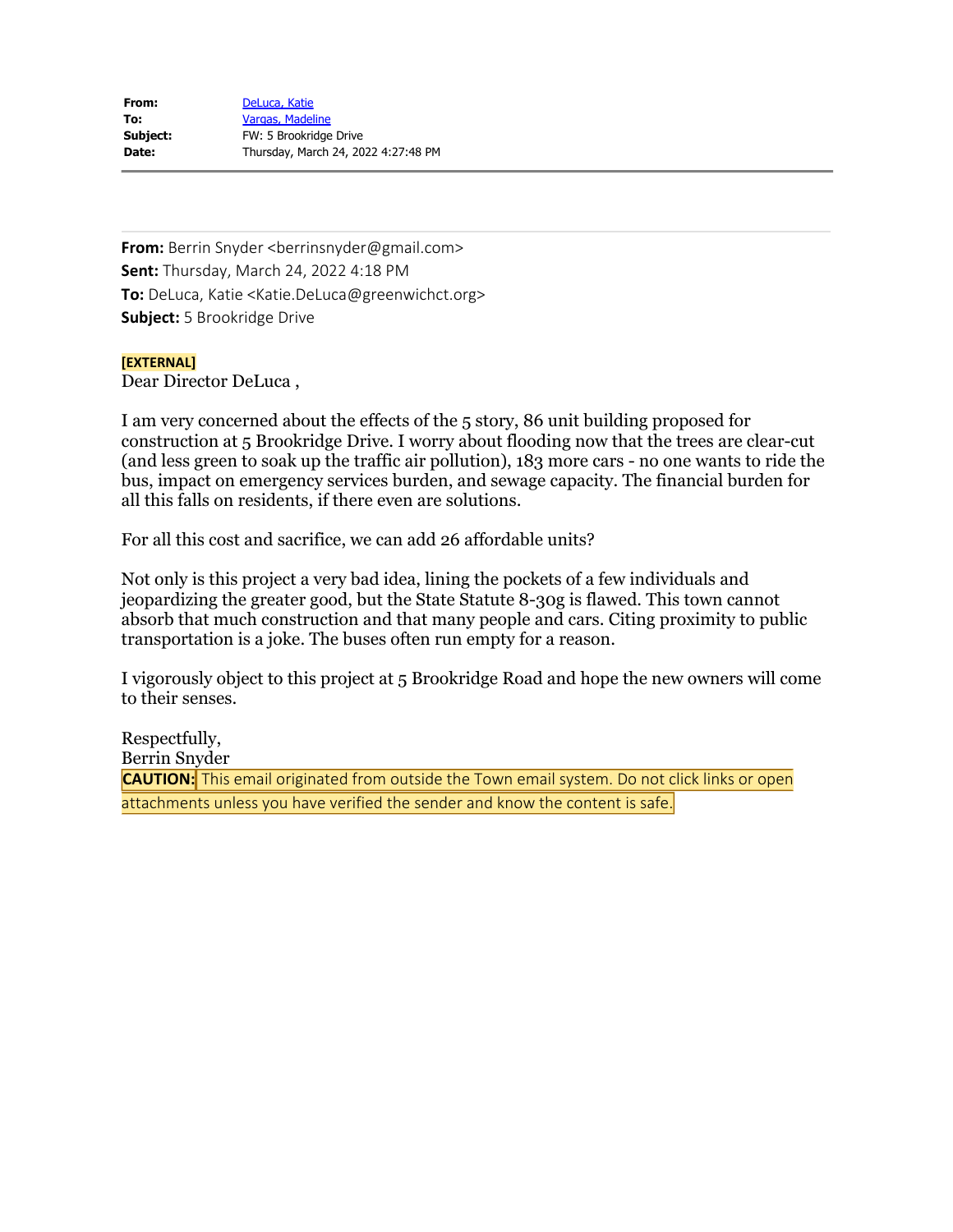| From:    | DeLuca, Katie                               |
|----------|---------------------------------------------|
| To:      | Vargas, Madeline                            |
| Subject: | Fw: 5 Brookridge Drive-Opposition to Permit |
| Date:    | Friday, March 25, 2022 8:17:33 AM           |

**From:** Dr. G Books <drbooks67@gmail.com> **Sent:** Friday, March 25, 2022 8:10 AM **To:** Alban, Margarita <Margarita.Alban@greenwichct.org>; DeLuca, Katie <Katie.DeLuca@greenwichct.org>; patrick.larowe@greenwichct.org <patrick.larowe@greenwichct.org> **Cc:** Camillo, Fred <Fred.Camillo@greenwichct.org>; harry.arora@cga.ct.gov <harry.arora@cga.ct.gov>; kimberly.fiorello@housegop.ct.gov <kimberly.fiorello@housegop.ct.gov>; Stephen.meskers@cga.ct.gov <Stephen.meskers@cga.ct.gov>; ryan.fazio@ctsenaterepublicans.com <ryan.fazio@ctsenaterepublicans.com> **Subject:** 5 Brookridge Drive-Opposition to Permit

# **[EXTERNAL]**

To the Planning and Zoning Dept.:

I write to voice my strong opposition to the application to build a massive apartment complex in the residential neighborhood of 5 Brookridge Drive.

I oppose the failure to observe the sensitive ecology around the site (a beautiful waterfall is located quite near at the corner of the Greenwich High School property). There are wetlands in the entire neighborhood – up and down the adjacent streets and across the Post Road in the Millbrook neighborhood. The construction alone is cause for concern regarding pollution and wetlands damage – but then the massive density proposed

further **compromises the health of the neighborhood to both humans and wildlife** by increasing the risk of pollutants in the air and water.

The impact of so much housing density in a neighborhood already at capacity (due in large part to the aforementioned high school and the traffic it engenders) is truly alarming. Throughout the morning and afternoon there are school children walking (and driving) on those roads and the **increased traffic is CERTAIN to be dangerous and a true risk to our schoolchildren** as well as the existing neighbors.

Please deny the requested permit for 5 Brookridge Drive.

Sincerely, Grace L. Chao

**CAUTION:** This email originated from outside the Town email system. Do not click links or open attachments unless you have verified the sender and know the content is safe.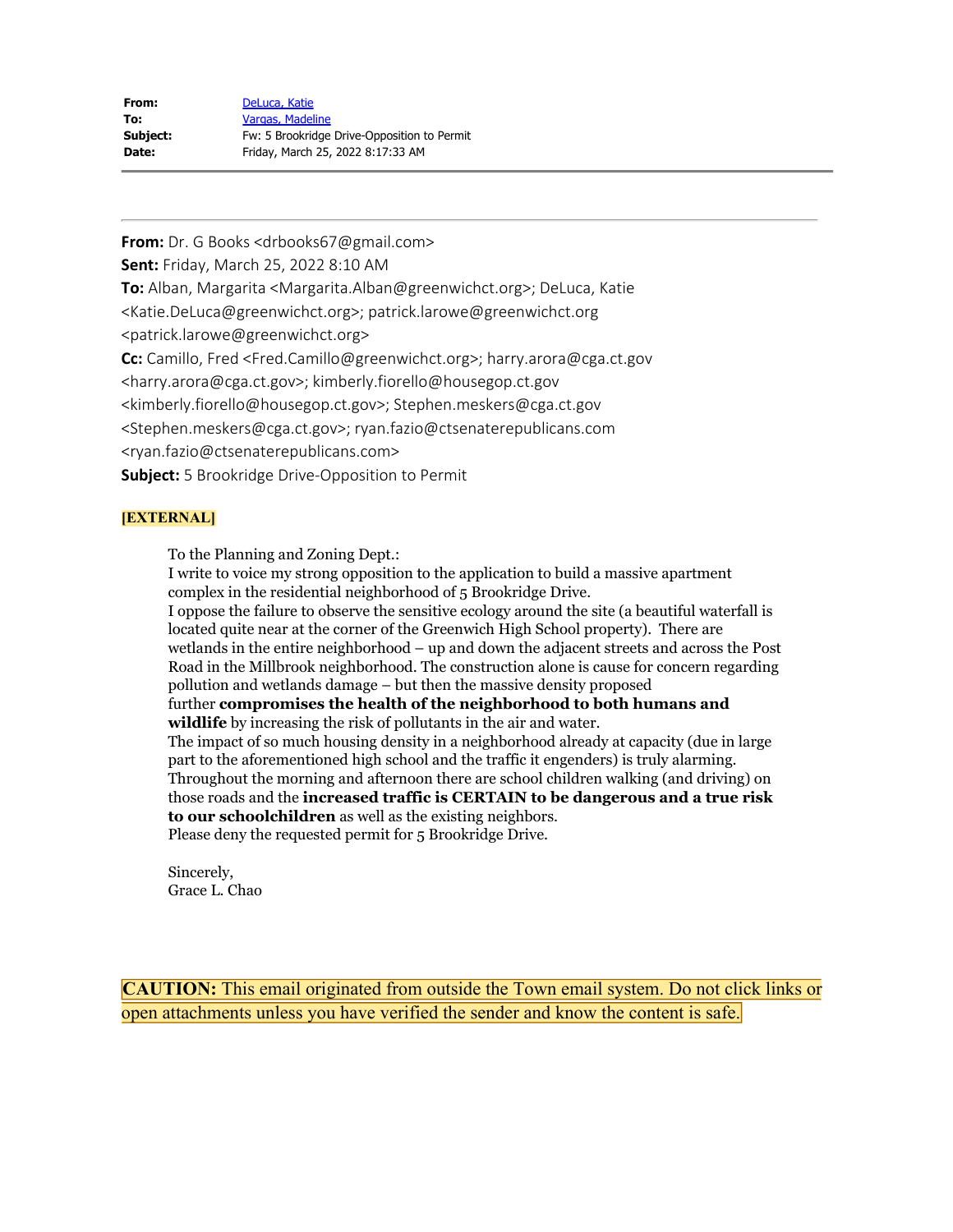| From:    | DeLuca, Katie                              |
|----------|--------------------------------------------|
| To:      | Vargas, Madeline                           |
| Subject: | Fw: 5 Brookside Drive OPPOSITION TO PERMIT |
| Date:    | Thursday, March 24, 2022 2:14:46 PM        |

**From:** jtpltd@mac.com <jtpltd@mac.com> **Sent:** Thursday, March 24, 2022 2:14 PM **To:** Alban, Margarita <Margarita.Alban@greenwichct.org>; DeLuca, Katie <Katie.DeLuca@greenwichct.org>; patrick.larowe@greenwichct.org <patrick.larowe@greenwichct.org> **Cc:** Camillo, Fred <Fred.Camillo@greenwichct.org>; harry.arora@cga.ct.gov <harry.arora@cga.ct.gov>; kimberly.fiorello@housegop.ct.gov <kimberly.fiorello@housegop.ct.gov>; Stephen.meskers@cga.ct.gov <Stephen.meskers@cga.ct.gov>; ryan.fazio@ctsenaterepublicans.com <ryan.fazio@ctsenaterepublicans.com> **Subject:** 5 Brookside Drive OPPOSITION TO PERMIT

# **[EXTERNAL]**

Dear Ms. Alban, Ms Deluca and Mr Larowe,

I write to voice my strong opposition to the application to build a massive apartment complex in the residential neighborhood of 5 Brookridge Drive.

I oppose the failure to observe the sensitive ecology around the site (a beautiful waterfall is quite near at the corner of the Greenwich High School property). There are wetlands in the entire neighborhood – up and down the adjacent streets and across the Post Road in the Millbrook neighborhood. The construction alone is cause for concern regarding pollution and wetlands damage – but then the massive density proposed further **compromises the health of the neighborhood to both humans and wildlife** by increasing the risk of pollutants in the air and water.

The impact of so much housing density in a neighborhood already at capacity (due in large part to the aforementioned high school and the traffic it engenders) is truly alarming. Throughout the morning and afternoon there are school children walking (and driving) on those roads and the **increased traffic is CERTAIN to be dangerous and a true risk to our schoolchildren** as well as the existing neighbors. Please deny the requested permit for 5 Brookside Drive.

Respectfully, Jane Perelman 27 Otter Rock Drive **Greenwich** 

Jane Terker Perelman [jtpltd@mac.com](mailto:jtpltd@mac.com) 917 518 5406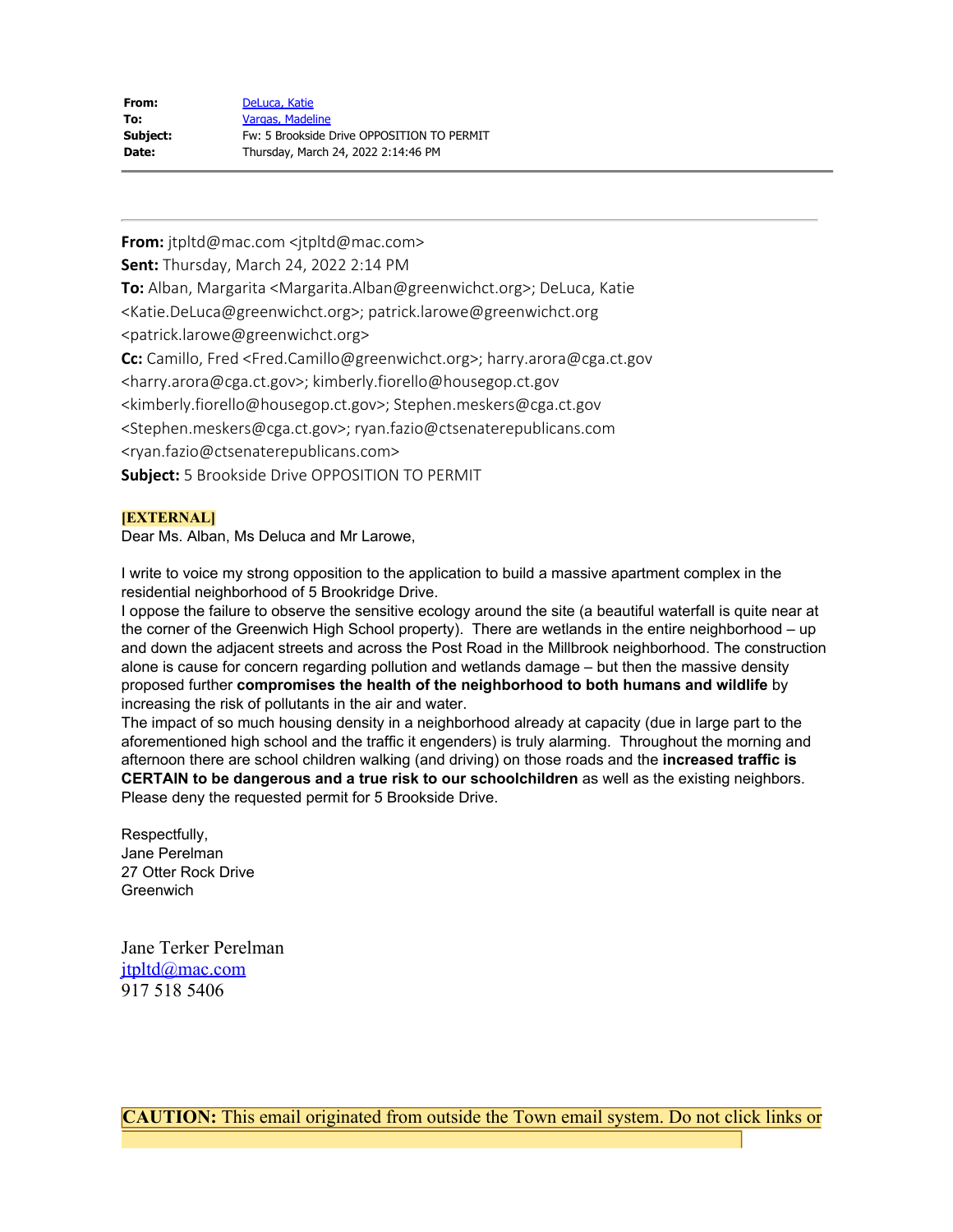open attachments unless you have verified the sender and know the content is safe.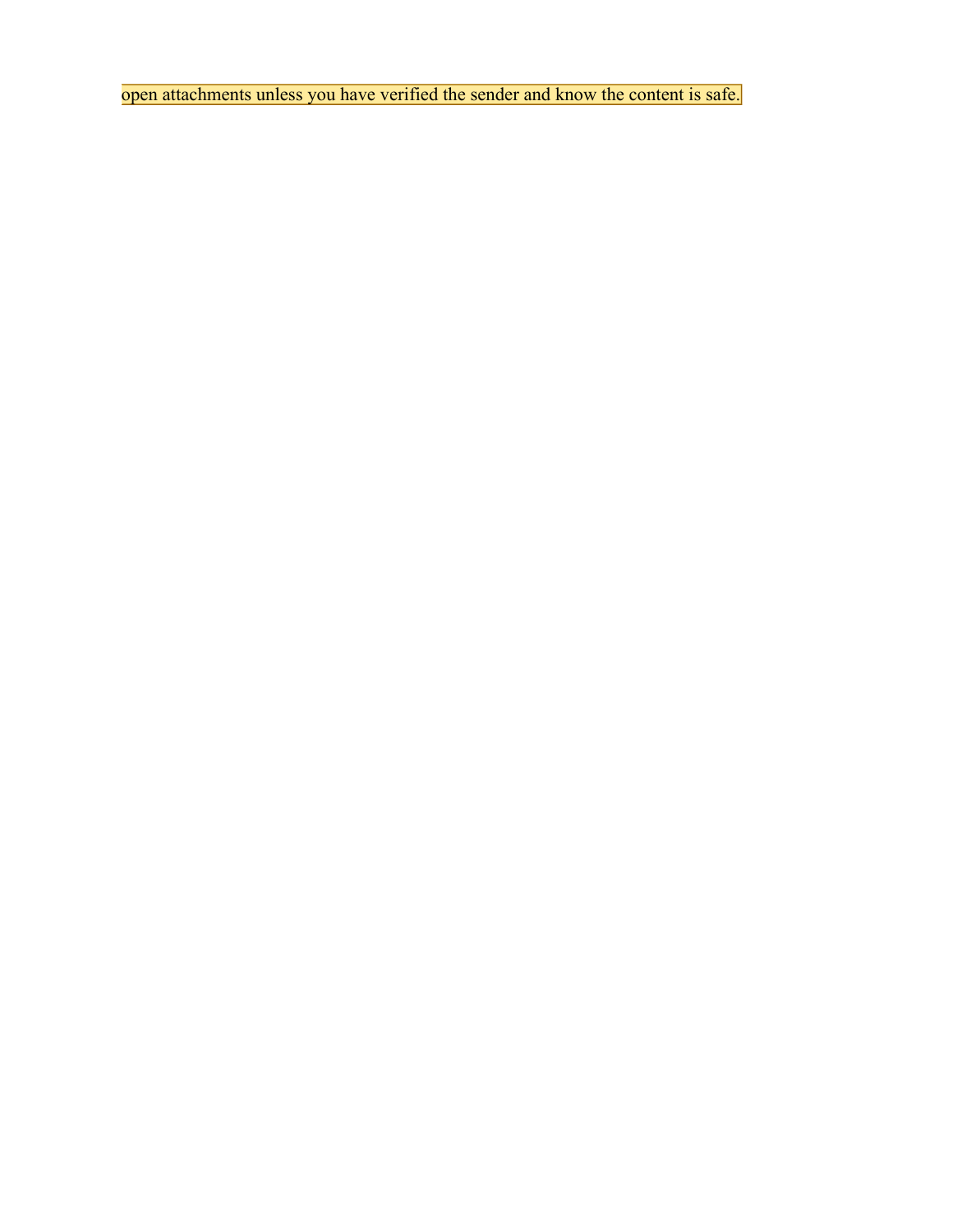| From:        | DeLuca, Katie                                           |
|--------------|---------------------------------------------------------|
| To:          | Vargas, Madeline                                        |
| Subject:     | Fw: 5 Brookside Drive, Greenwich - OPPOSITION TO PERMIT |
| <b>Date:</b> | Thursday, March 24, 2022 2:16:52 PM                     |

**From:** Susan Bevan <sjb41690@aol.com>

**Sent:** Wednesday, March 23, 2022 2:05 PM

**To:** Alban, Margarita <Margarita.Alban@greenwichct.org>; DeLuca, Katie

<Katie.DeLuca@greenwichct.org>; patrick.larowe@greenwithct.org

<patrick.larowe@greenwithct.org>

**Cc:** Camillo, Fred <Fred.Camillo@greenwichct.org>; harry.arora@cga.ct.gov

<harry.arora@cga.ct.gov>; kimberly.fiorello@housegop.ct.gov

<kimberly.fiorello@housegop.ct.gov>; Stephen.meskers@cga.ct.gov

<Stephen.meskers@cga.ct.gov>; ryan.fazio@ctsenaterepublicans.com

<ryan.fazio@ctsenaterepublicans.com>

**Subject:** 5 Brookside Drive, Greenwich - OPPOSITION TO PERMIT

#### **[EXTERNAL]**

I write to voice my strong opposition to the application to build a massive apartment complex in the residential neighborhood of 5 Brookridge Drive.

I oppose the failure to observe the sensitive ecology around the site (a beautiful waterfall is quite near at the corner of the Greenwich High School property). There are wetlands in the entire neighborhood – up and down the adjacent streets and across the Post Road in the Millbrook neighborhood. The construction alone is cause for concern regarding pollution and wetlands damage – but then the massive density proposed further **compromises the health of the neighborhood to both humans and wildlife** by increasing the risk of pollutants in the air and water.

The impact of so much housing density in a neighborhood already at capacity (due in large part to the aforementioned high school and the traffic it engenders) is truly alarming. Throughout the morning and afternoon there are school children walking (and driving) on those roads and the **increased traffic is CERTAIN to be dangerous and a true risk to our schoolchildren** as well as the existing neighbors. Please deny the requested permit for 5 Brookside Drive.

**Susan J Bevan Field Point Circle Greenwich CAUTION:** This email originated from outside the Town email system. Do not click links or open attachments unless you have verified the sender and know the content is safe.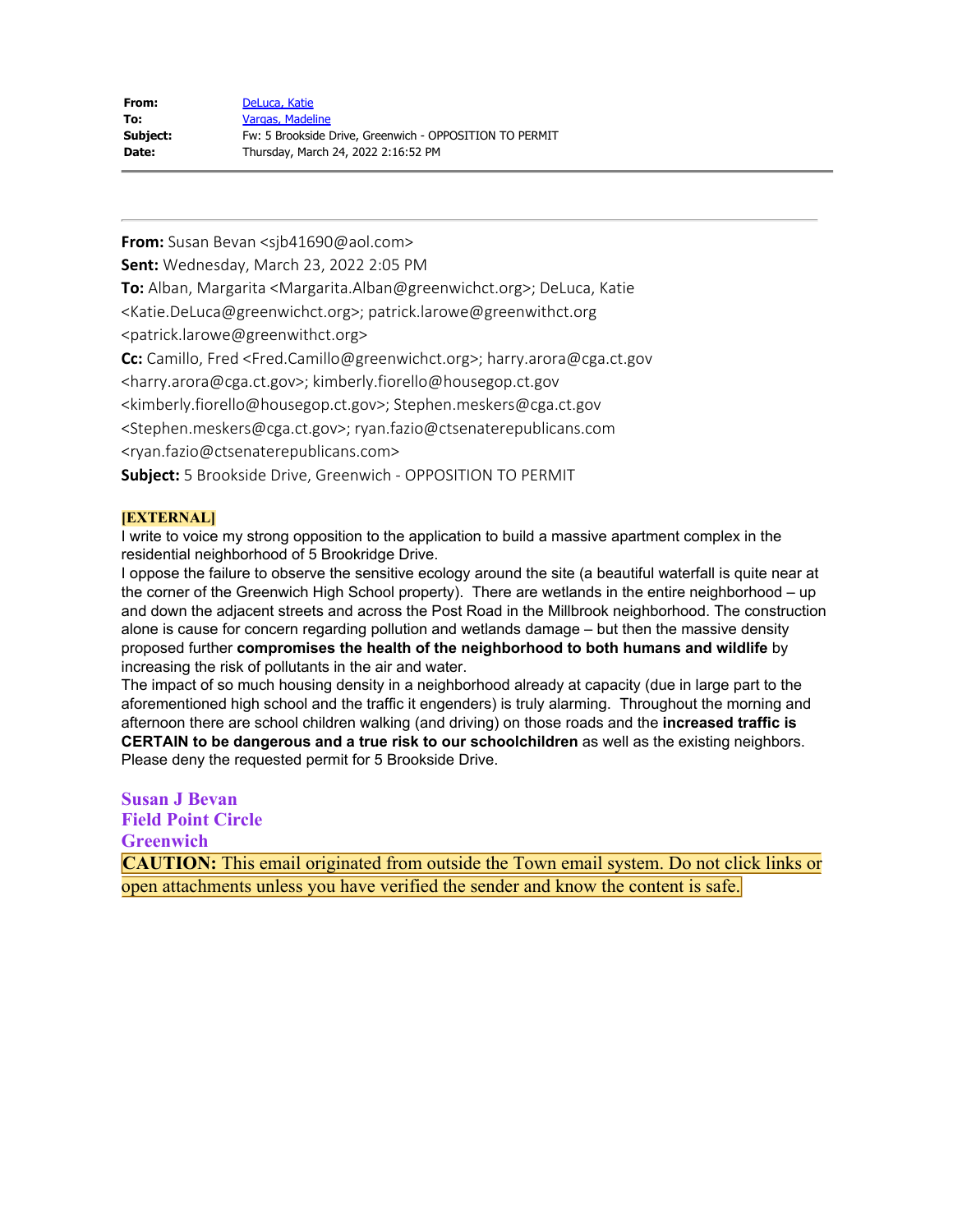| From:    | DeLuca, Katie                                                                                                            |
|----------|--------------------------------------------------------------------------------------------------------------------------|
| To:      | Vargas, Madeline                                                                                                         |
| Subject: | Fw: opposition to application to build apartment complex in the residential neighborhood of 5 Brookridge Drive 8-<br>30a |
| Date:    | Thursday, March 24, 2022 2:43:25 PM                                                                                      |

**From:** eresrch@optonline.net <eresrch@optonline.net>

**Sent:** Thursday, March 24, 2022 2:30 PM

**To:** Alban, Margarita <Margarita.Alban@greenwichct.org>; DeLuca, Katie

<Katie.DeLuca@greenwichct.org>; patrick.larowe@greenwichct.org

<patrick.larowe@greenwichct.org>; harry.arora@cga.ct.gov fred.camillo@greenwichct.org

<harry.arora@cga.ct.gov fred.camillo@greenwichct.org>; kimberly.fiorello@housegop.ct.gov

<kimberly.fiorello@housegop.ct.gov>; Stephen.meskers@cga.ct.gov

<Stephen.meskers@cga.ct.gov>; ryan.fazio@ctsenaterepublicans.com

<ryan.fazio@ctsenaterepublicans.com>

**Subject:** opposition to application to build apartment complex in the residential neighborhood of 5 Brookridge Drive 8-30g

# **[EXTERNAL]**

I write to voice my strong opposition to the application to build a massive apartment complex in the residential neighborhood of 5 Brookridge Drive.

I oppose the failure to observe the sensitive ecology around the site (a beautiful waterfall is quite near at the corner of the Greenwich High School property). There are wetlands in the entire neighborhood – up and down the adjacent streets and across the Post Road in the Millbrook neighborhood. The construction alone is cause for concern regarding pollution and wetlands damage – but then the massive density proposed further **compromises the health of the neighborhood to both humans and wildlife** by increasing the risk of pollutants in the air and water.

The impact of so much housing density in a neighborhood already at capacity (due in large part to the aforementioned high school and the traffic it engenders) is truly alarming. Throughout the morning and afternoon there are school children walking (and driving) on those roads and the **increased traffic is CERTAIN to be dangerous and a true risk to our schoolchildren** as well as the existing neighbors. Please deny the requested permit for 5 Brookside Drive.

Thank you in advance for your time and attention to this very important matter.

Lisa Edwards Career Coach ERE Search LLC 524 Field Point Rd. Greenwich CT 06830 Office: (203) 552-9045 Cell: (203) 249-0739

**CAUTION:** This email originated from outside the Town email system. Do not click links or open attachments unless you have verified the sender and know the content is safe.